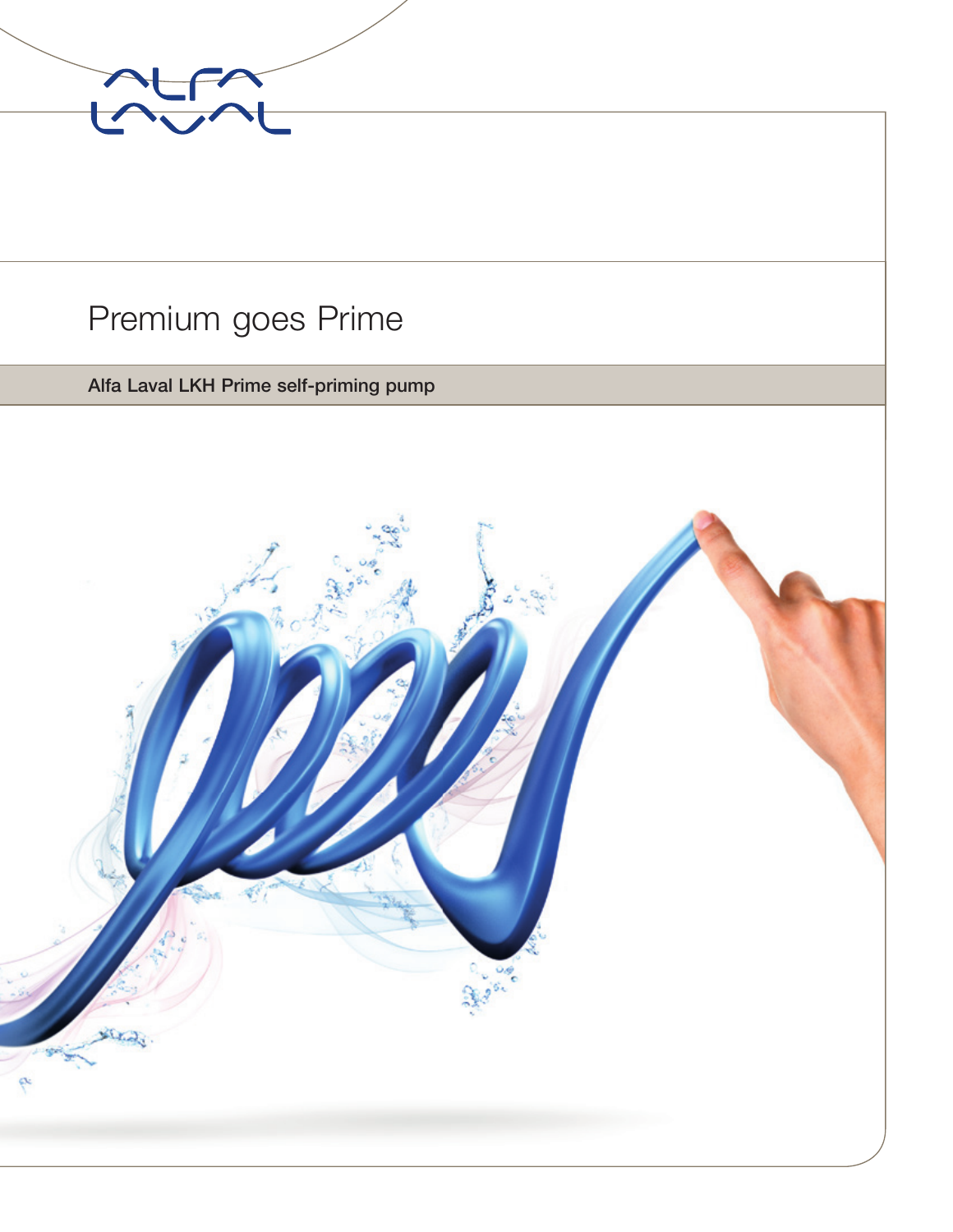# Premium oes Prime

Alfa Laval LKH Prime sets a new standard in self-priming pump technology. It is an efficient, versatile and hygienic self-priming pump that uses a combination of air-screw technology and advanced design to meet the most stringent requirements in a range of industries including food, dairy, beverage, pharma, home and personal care. The latest member of Alfa Laval's range of best-selling hygienic centrifugal pumps, takes your operations from premium to prime.

## Quietly efficient

Alfa Laval LKH Prime is a cost-effective self-priming pump that reduces energy consumption and CO<sub>2</sub> footprint. Trimming the impeller to match the exact duty conditions lowers power requirements and installation costs. Alfa Laval LKH Prime is up to 60% more efficient than traditional liquid ring pumps and up to 25% more efficient than other air-screw pumps – over a wider performance envelope (see graph). It operates with 80% less noise than traditional liquid ring pumps.





### Versatile

Designed primarily for Cleaning-in-Place (CIP) duties containing entrained air, Alfa Laval LKH Prime can also pump product. Using a single pump where multiple pumps are normally required saves on capital and installation costs, and increases plant efficiency and cleanliness.

Combining the air-screw with a highly efficient centrifugal impeller allows for gentle handling of sensitive product media.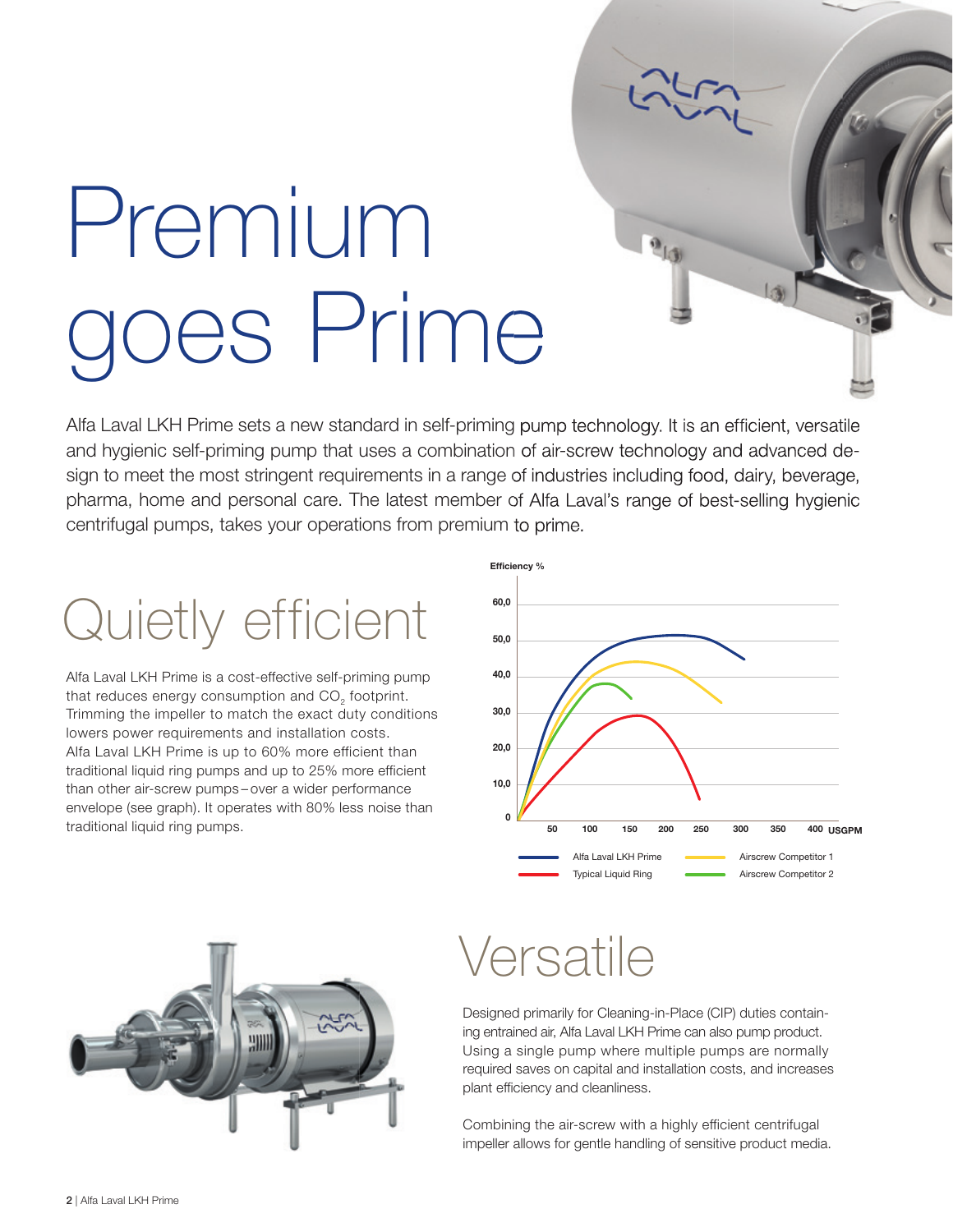range of best-selling hygienic centrifugal pumps. Being part of this range, the Alfa Laval LKH Prime is reliable and easy to service and maintain.

Alfa Laval's channel partner network ensures you get the expert knowledge and the right equipment and service whenever and wherever you need it.

### Reliable Meets global Alfa Laval LKH Prime is built on Alfa Laval's<br>range of best-selling hygienic centrifugal  $\quad$  Stand Clard  $\Gamma$

Alfa Laval LKH Prime is engineered to meet the most stringent standards and hygienic requirements. It substantially reduces noise compared to conventional liquid ring designs. The pump is EHEDG certified and designed according to the 3-A standard.

Alfa Laval LKH Prime UltraPure is available with Alfa Laval Q-doc, our comprehensive documentation package meeting the standards required for the pharmaceutical industry.



Alfa Laval LKH Prime



Alfa Laval LKH



Alfa Laval LKH UltraPure



The latest in Alfa Laval's

premium range of best-selling

hygienic centrifugal pumps.

Alfa Laval LKHPF



Alfa Laval LKH Multistage



Alfa Laval LKH Prime UltraPure



Alfa Laval LKH Evap